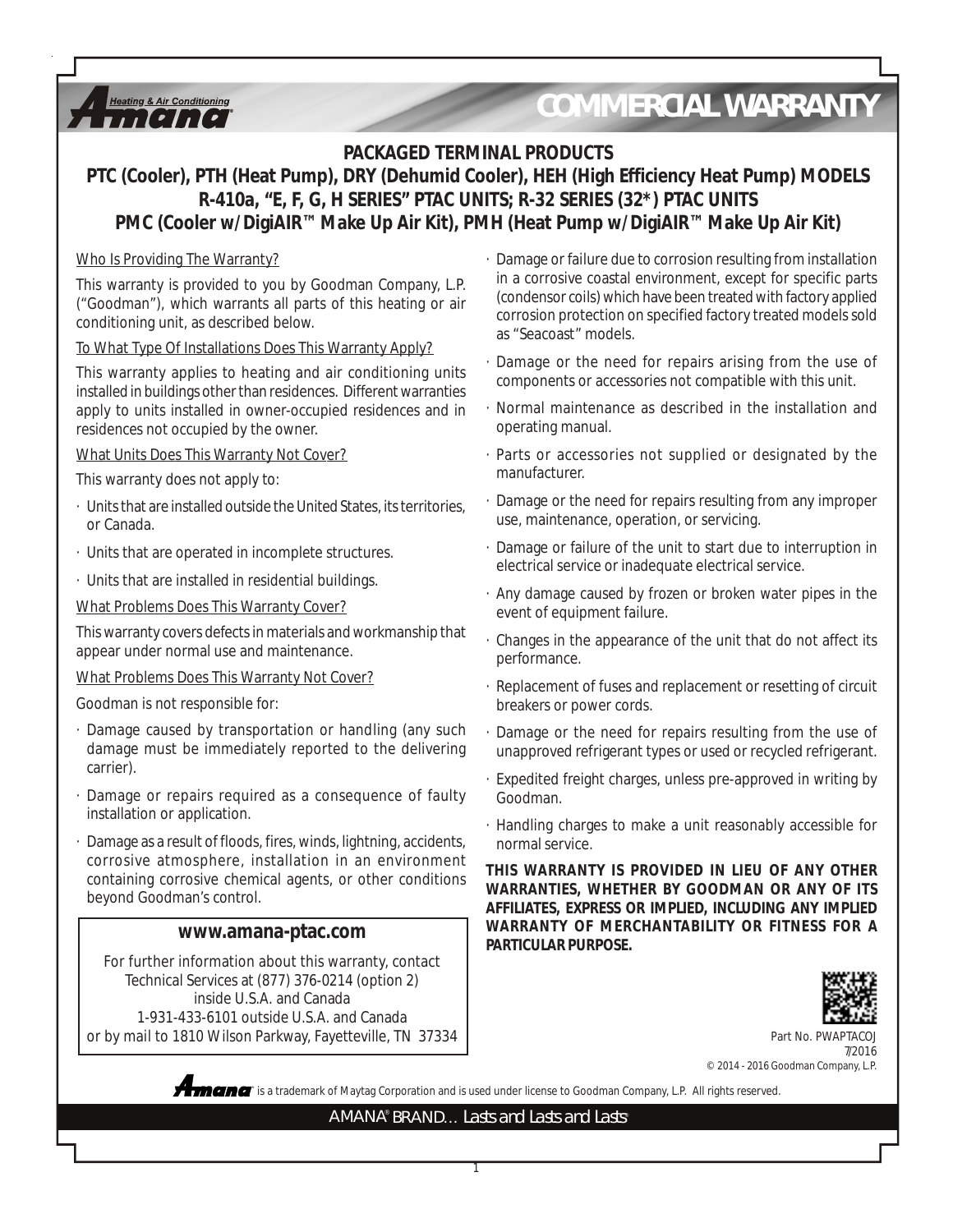#### **Heating & Air Conditioning**  $II$

## *COMMERCIAL WARRANTY*

### **PACKAGED TERMINAL PRODUCTS**

### **PTC (Cooler), PTH (Heat Pump), DRY (Dehumid Cooler), HEH (High Efficiency Heat Pump) MODELS R-410a, "E, F, G, H SERIES" PTAC UNITS; R-32 SERIES (32\*) PTAC UNITS PMC (Cooler w/DigiAIR™ Make Up Air Kit), PMH (Heat Pump w/DigiAIR™ Make Up Air Kit)**

#### When Does Warranty Coverage Begin?

Warranty coverage begins on the "date of purchase". If the date the unit was purchased cannot be verified, the date of purchase is three months after the manufacture date. The first four digits of the serial number (YYMM) on the unit indicate the manufacture date. For example, a serial number beginning with "1306" indicates the unit was manufactured in June 2013.

How Long Does Warranty Coverage Last and What Will Goodman Do To Correct Problems?

**FIRST-YEAR COVERAGE (ENTIRE PTAC UNIT, Amana® brand accessory or custom option):** We will repair or replace, free of charge (to include labor, freight and new refrigerant if required), any part of a PTAC unit or Amana® brand accessory or factory installed custom option, that prove to be defective due to workmanship or materials within the first year after the date of purchase.

**SECOND THRU FIFTH YEAR FUNCTIONAL PARTS COVERAGE:** During the 2nd thru 5th years after the date of purchase, we will provide, free of charge (to include freight) the following factory-installed, functional parts of a R-410A/R-32 PTAC primary system which prove to be defective due to workmanship or materials: unit fan motors, unit blower wheels or fans, unit thermistors, circuit board, transformers and relays, unit heaters, reversing valve solenoid, unit power cord and unit capacitors. Accessories and custom configuration components (including DigiAIR™ Make-up Air Kit) are not included in this functional parts warranty.

**SECOND THROUGH FIFTH YEARS SEALED SYSTEM COVERAGE (**R-410A/R-32 **PRIMARY SEALED SYSTEM ONLY):** During the 2nd through 5th years after the date of purchase, we will repair (to include labor and replacement refrigerant) any refrigerant leaks caused by defects in workmanship or material of a R-410A/R-32 PTAC's primary sealed system, and will repair or replace (to include labor, freight and replacement refrigerant) any portion of the evaporator coil, condenser coil, compressor, reversing valves or connecting tubing that proves to be defective in workmanship or materials. Accessories and custom configuration components (including DigiAIR™ Make-up Air Kit) are not included in this sealed system warranty.

The repair or replacement of a part under this warranty does not extend the warranty period. In other words, Goodman warrants a repaired or replacement part only for the period remaining in the applicable warranty that commenced on the date of purchase.

THE OWNER AGREES THAT THESE REMEDIES ARE THE OWNER'S EXCLUSIVE REMEDIES FOR BREACH OF ALL WARRANTIES.

What Won't Goodman Do To Correct Problems?

Goodman will not pay for:

- · Except as specifically described in the "How Long Does Warranty Coverage Last and What Will Goodman Do To Correct Problems?" section above, labor, freight, or any other cost associated with the service, repair, or operation of the unit.
- · Electricity or fuel costs, or increases in electricity or fuel costs, for any reason, including additional or unusual use of supplemental electric heat.
- · Lodging or transportation charges.

**WHETHER ANY CLAIM IS BASED ON NEGLIGENCE OR OTHER TORT, BREACH OF WARRANTY OR OTHER BREACH OF CONTRACT, OR ANY OTHER THEORY, NEITHER GOODMAN NOR ANY OF ITS AFFILIATES SHALL IN ANY EVENT BE LIABLE FOR INCIDENTAL OR CONSEQUENTIAL DAMAGES, INCLUDING BUT NOT LIMITED TO LOST PROFITS, LOSS OF USE OF A UNIT, EXTRA UTILITY EXPENSES, OR DAMAGES TO PROPERTY.**

#### How Can The Owner Receive Warranty Service?

If there is a problem with the unit, contact an authorized Amana brand PTAC servicer. For warranty credit for labor covered by this warranty, the labor must be performed by an authorized Amana brand PTAC servicer. Proven defective parts (if required to be returned) must be returned to point of purchase. For more information about the warranty or to locate an authorized Amana brand PTAC servicer, contact Technical Services at 1-877-376-0214 (option 2) inside U.S.A. and Canada or 1-931-433-6101 outside U.S.A. and Canada or write to Technical Services, 1810 Wilson Parkway, Fayetteville, TN 37334.

> Part No. PWAPTACOJ 7/2016 © 2014 - 2016 Goodman Company, L.P.

**®** is a trademark of Maytag Corporation and is used under license to Goodman Company, L.P. All rights reserved.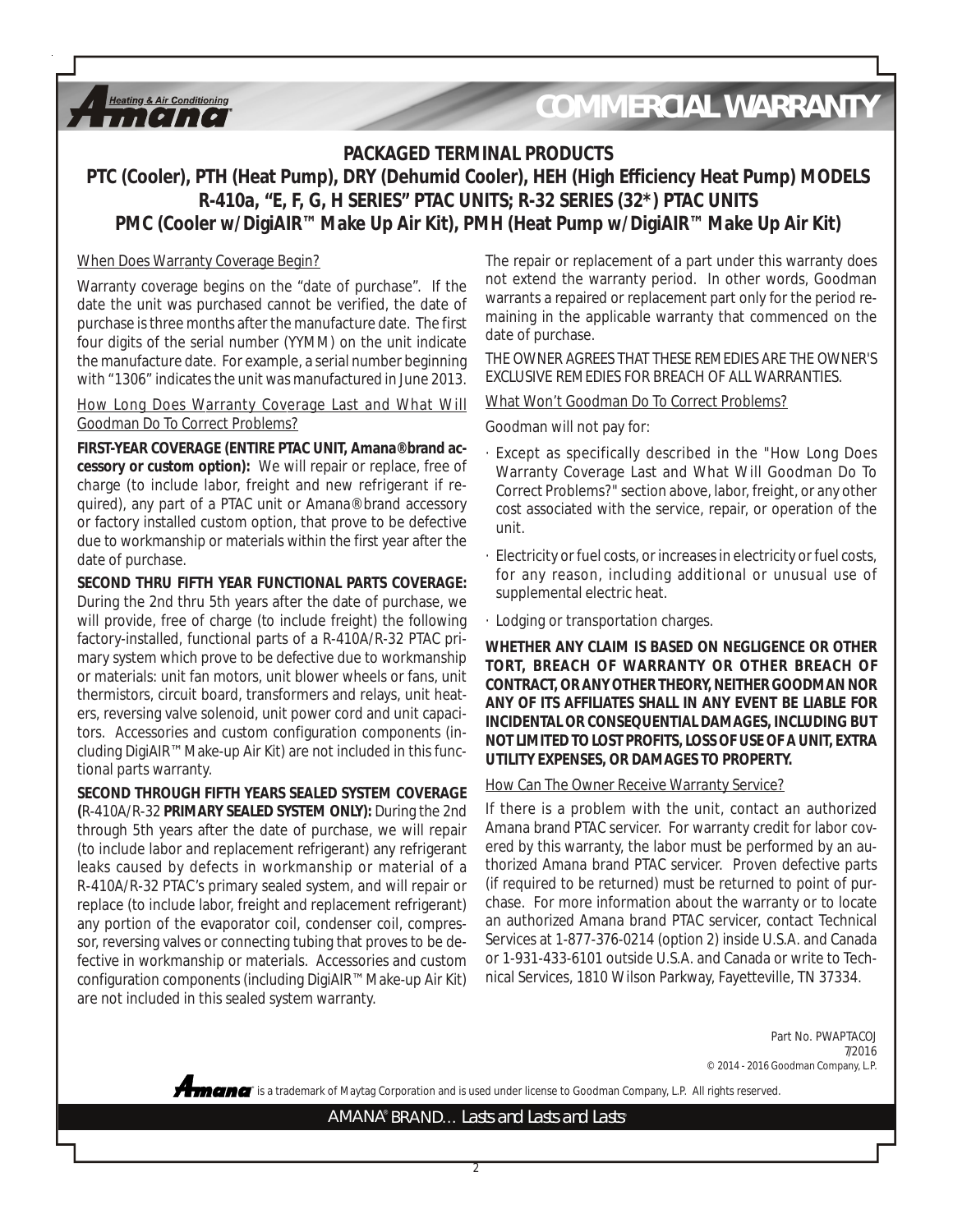# *COMMERCIAL WARRANTY*

### **PACKAGED TERMINAL PRODUCTS**

### **PTC (Cooler), PTH (Heat Pump), DRY (Dehumid Cooler), HEH (High Efficiency Heat Pump) MODELS R-410a, "E, F, G, H SERIES" PTAC UNITS; R-32 SERIES (32\*) PTAC UNITS PMC (Cooler w/DigiAIR™ Make Up Air Kit), PMH (Heat Pump w/DigiAIR™ Make Up Air Kit)**

### Where Can Any Legal Remedies Be Pursued?

**Heating & Air Conditioning**  $II$ 

ARBITRATION CLAUSE. IMPORTANT. PLEASE REVIEW THIS ARBITRATION CLAUSE. IT AFFECTS YOUR LEGAL RIGHTS.

- 1. *Parties*: This arbitration clause affects your rights against Goodman and any of its affiliates or employees or agents, successors, or assigns, all of whom together are referred to below as "we" or "us" for ease of reference.
- 2. *ARBITRATION REQUIREMENT***: EXCEPT AS STATED BELOW, ANY DISPUTE BETWEEN YOU AND ANY OF US SHALL BE DECIDED BY NEUTRAL, BINDING ARBITRATION RATHER THAN IN COURT OR BY JURY TRIAL.** "Dispute" will be given the broadest possible meaning allowable by law. It includes any dispute, claim, or controversy arising from or relating to your purchase of this heating or air conditioning unit, any warranty upon the unit, or the unit's condition. It also includes determination of the scope or applicability of this Arbitration Clause. The arbitration requirement applies to claims in contract and tort, pursuant to statute, or otherwise.
- 3. *CLASS-ARBITRATION WAIVER***: ARBITRATION IS HANDLED ON AN INDIVIDUAL BASIS. IF A DISPUTE IS ARBITRATED, YOU AND WE EXPRESSLY WAIVE ANY RIGHT TO PARTICIPATE AS A CLASS REPRESENTATIVE OR CLASS MEMBER ON ANY CLASS CLAIM YOU MAY HAVE AGAINST US OR WE AGAINST YOU, OR AS A PRIVATE ATTORNEY GENERAL OR IN ANY OTHER REPRESENTATIVE CAPACITY. YOU AND WE ALSO WAIVE ANY RIGHT TO CLASS ARBITRATION OR ANY CONSOLIDATION OF INDIVIDUAL ARBITRATIONS.**
- 4. *Discovery and Other Rights*: Discovery and rights to appeal in arbitration are generally more limited than in a lawsuit. This applies to both you and us. Other rights that you or we would have in court may not be available in arbitration. Please read this Arbitration Clause and consult the rules of the arbitration organizations listed below for more information.
- 5. *SMALL CLAIMS COURT OPTION***: YOU MAY CHOOSE TO LITIGATE ANY DISPUTE BETWEEN YOU AND ANY OF US IN SMALL CLAIMS COURT, RATHER THAN IN ARBITRATION, IF THE DISPUTE MEETS ALL REQUIREMENTS TO BE HEARD IN SMALL CLAIMS COURT.**
- 6. *Governing Law*: For residents of the United States, the procedures and effect of the arbitration will be governed by the Federal Arbitration Act (9 U.S.C. § 1 et seq.) rather than by state law concerning arbitration. For residents of Canada, the procedures and effect of the arbitration will be governed by the applicable arbitration law of the province in which you purchased your unit. The law governing your substantive warranty rights and other claims will be the law of the state or province in which you purchased your unit. Any court having jurisdiction may enter judgment on the arbitration award.
- 7. *Rules of the Arbitration*: If the amount in controversy is less than \$250,000, the arbitration will be decided by a single arbitrator. If the amount in controversy is greater than or equal to \$250,000, the arbitration will be decided by a panel of three arbitrators. The arbitrator(s) will be chosen pursuant to the rules of the administering arbitration organization. United States residents may choose the American Arbitration Association (1633 Broadway, 10<sup>th</sup> Floor, New York, NY 10019, www.adr.org), JAMS (1920 Main Street, Ste. 300, Irvine, CA 92614, www.jamsadr.com), or, subject to our approval, any other arbitration organization. In addition, Canadian residents may choose the ADR Institute of Canada (234 Eglinton Ave. East, Suite 405, Toronto, Ontario, M4P 1K5, www.amic.org). These organizations' rules can be obtained by contacting the organization or visiting its website. If the chosen arbitration organization's rules conflict with this Arbitration Clause, the provisions of this Arbitration Clause control. The award of the arbitrator(s) shall be final and binding on all parties.
- 8. *Location of the Arbitration Hearing*: Unless applicable law provides otherwise, the arbitration hearing for United States residents will be conducted in the federal judicial district in which you reside or, for Canadian residents, in the province in which you reside.

Part No. PWAPTACOJ 7/2016 © 2014 - 2016 Goodman Company, L.P.

**®** is a trademark of Maytag Corporation and is used under license to Goodman Company, L.P. All rights reserved.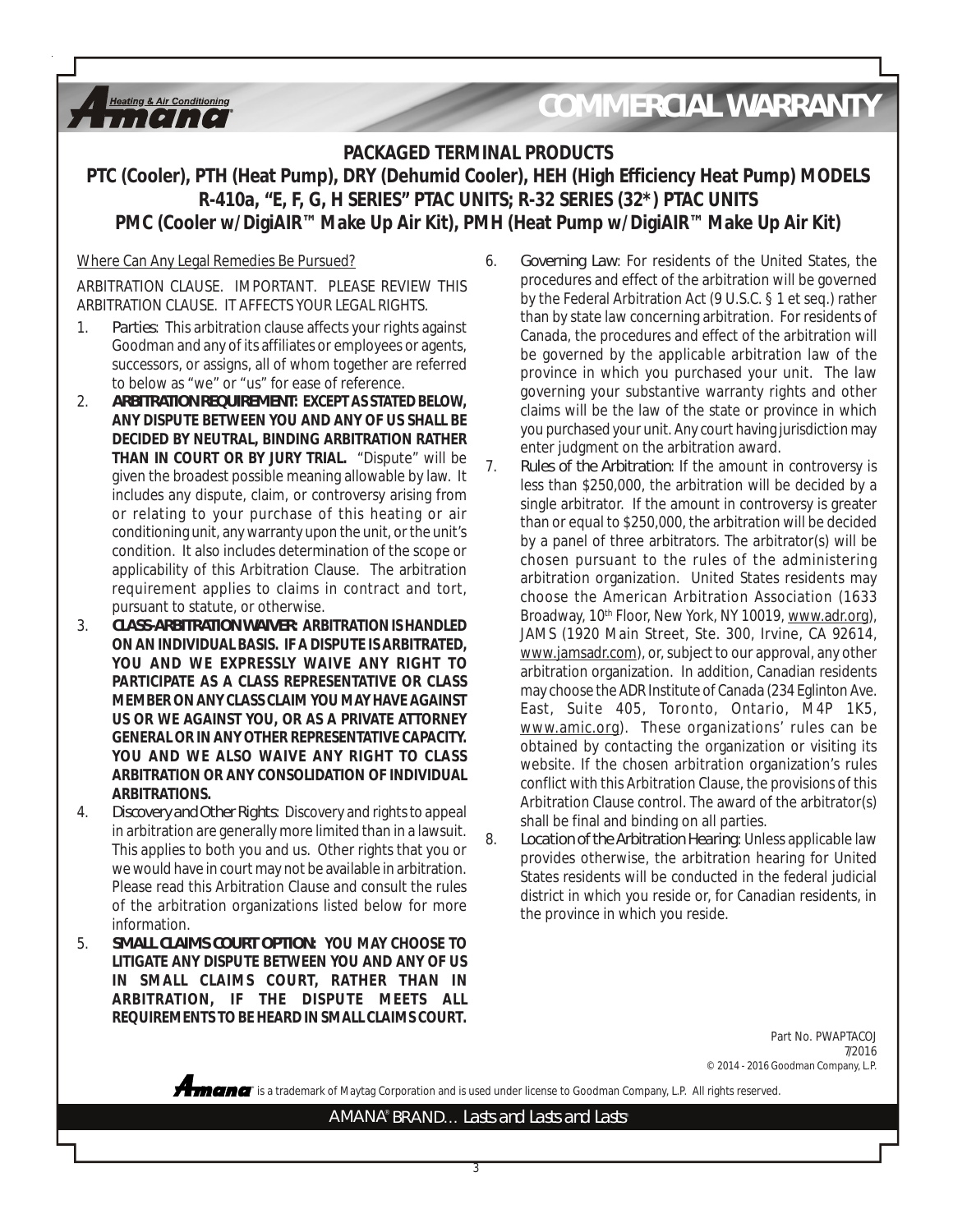## *COMMERCIAL WARRANTY*

### **PACKAGED TERMINAL PRODUCTS**

**PTC (Cooler), PTH (Heat Pump), DRY (Dehumid Cooler), HEH (High Efficiency Heat Pump) MODELS R-410a, "E, F, G, H SERIES" PTAC UNITS; R-32 SERIES (32\*) PTAC UNITS PMC (Cooler w/DigiAIR™ Make Up Air Kit), PMH (Heat Pump w/DigiAIR™ Make Up Air Kit)**

9. *Costs of the Arbitration*: Each party is responsible for its own attorney, expert, and other fees unless applicable law requires otherwise. Goodman will pay your share of the fees charged by the arbitration organization and arbitrator(s) beyond the first \$200. Where permissible by law, you may be required to reimburse Goodman for the fees of the arbitration organization and arbitrator(s) in whole or in part by decision of the arbitrator(s) at the discretion of the arbitrator(s).

**Heating & Air Conditioning**  $I \cdot I \cdot I \cdot I$ 

10. *Survival and Enforceability of this Arbitration Clause*: This Arbitration Clause shall survive the expiration or termination, or any transfer, of the warranty on your unit. If any part of this Arbitration Clause, except waivers of class-action rights, is found to be unenforceable for any

**A**n

reason, the remainder of this clause and the warranty shall remain enforceable. If, in a case in which class-action allegations have been made, the waiver of class-action rights under this warranty is found to be unenforceable with respect to any part of the dispute, the parts of the dispute as to which the waiver of class-action rights have been found unenforceable will be severed and will proceed in court without reference or application of this Arbitration Clause. Any remaining parts will proceed in arbitration.

| <b>OWNER NAME</b>                                                                                                         |                                     |
|---------------------------------------------------------------------------------------------------------------------------|-------------------------------------|
|                                                                                                                           |                                     |
| ADDRESS OF INSTALLATION                                                                                                   |                                     |
| CITY / STATE-PROVINCE / ZIP-POSTAL CODE                                                                                   |                                     |
| <b>INSTALLER NAME</b>                                                                                                     |                                     |
| CITY / STATE-PROVINCE / ZIP-POSTAL CODE                                                                                   |                                     |
| PHONE # / FAX #                                                                                                           |                                     |
| DISTRIBUTOR NAME                                                                                                          |                                     |
| CITY / STATE-PROVINCE / ZIP-POSTAL CODE                                                                                   |                                     |
| PHONE # / FAX #                                                                                                           |                                     |
| UNIT MODEL # & SERIAL #                                                                                                   |                                     |
| UNIT DATE OF PURCHASE                                                                                                     |                                     |
|                                                                                                                           | Part No. PWAPTACOJ<br>7/2016        |
|                                                                                                                           | © 2014 - 2016 Goodman Company, L.P. |
| <b>CEMCT</b> is a trademark of Maytag Corporation and is used under license to Goodman Company, L.P. All rights reserved. |                                     |
| AMANA® BRAND Lasts and Lasts and Lasts®                                                                                   |                                     |

4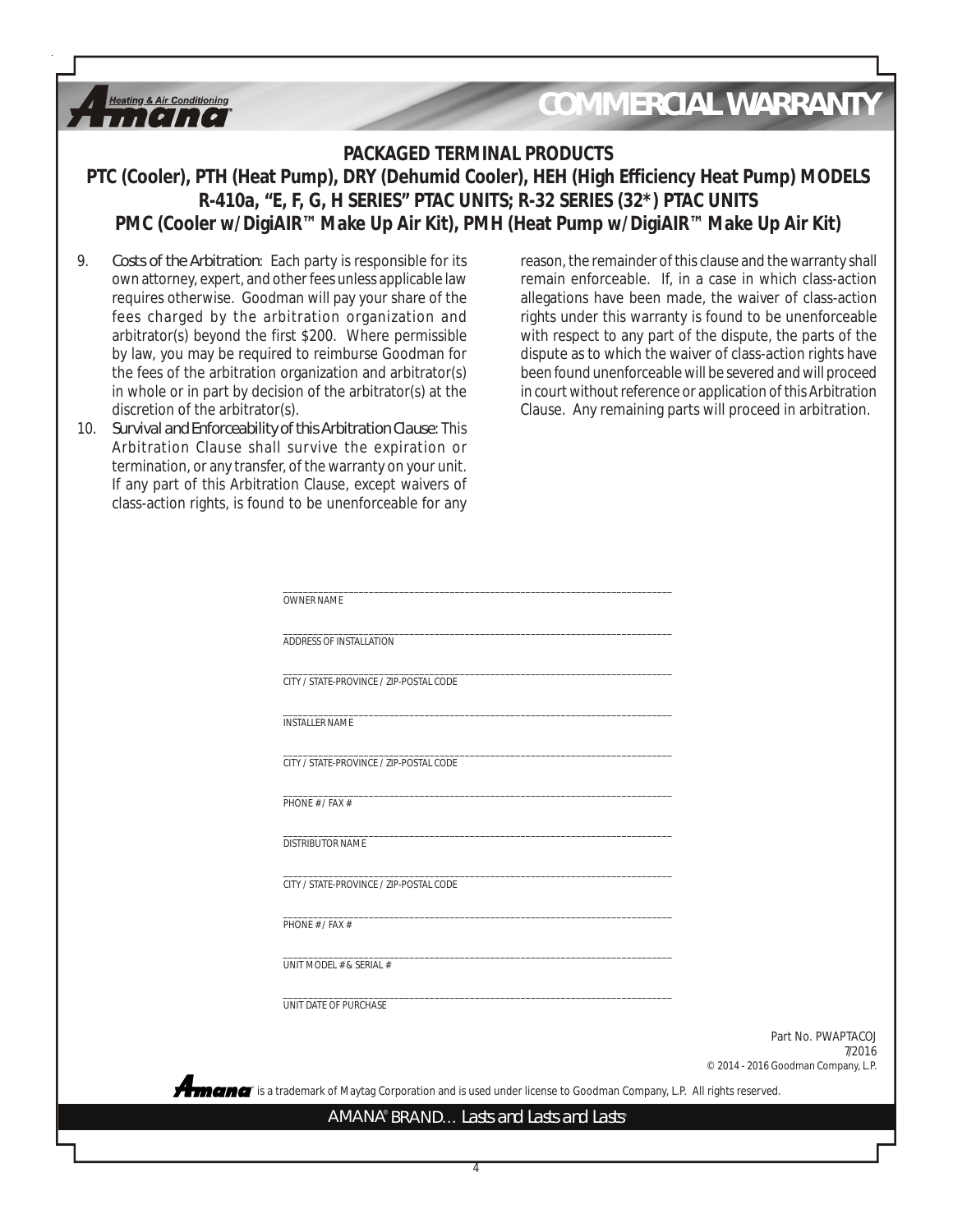#### *NON-OWNER OCCUPIED RESIDENCE WARRANTY***Heating & Air Conditioning**  $I \cdot I \cdot I$

### **PACKAGED TERMINAL PRODUCTS**

### **PTC (Cooler), PTH (Heat Pump), DRY (Dehumid Cooler), HEH (High Efficiency Heat Pump) MODELS R-410a, "E, F, G, H SERIES" PTAC UNITS; R-32 SERIES (32\*) PTAC UNITS PMC (Cooler w/DigiAIR™ Make Up Air Kit), PMH (Heat Pump w/DigiAIR™ Make Up Air Kit)**

### Who Is Providing The Warranty?

This warranty is provided to you by Goodman Company, L.P. ("Goodman"), which warrants all parts of this heating or air conditioning unit, as described below.

### To What Type Of Installations Does This Warranty Apply?

This warranty applies to heating and air conditioning units installed in residences not occupied by the owner. Different warranties apply to units installed in owner-occupied residences and in commercial properties.

### What Units Does This Warranty Not Cover?

This warranty does not apply to:

- · Units that are installed outside the United States, its territories, or Canada.
- · Units that are operated in incomplete structures.
- · Units that are installed in buildings other than residences not occupied by the owner, such as non-residential buildings or owner-occupied residences.

### What Problems Does This Warranty Cover?

This warranty covers defects in materials and workmanship that appear under normal use and maintenance.

### What Problems Does This Warranty Not Cover?

Goodman is not responsible for:

- · Damage caused by transportation or handling (any such damage must be immediately reported to the delivering carrier).
- Damage or repairs required as a consequence of faulty installation or application.
- Damage as a result of floods, fires, winds, lightning, accidents, corrosive atmosphere, installation in an environment containing corrosive chemical agents, or other conditions beyond Goodman's control.
- Damage or failure due to corrosion resulting from installation in a corrosive coastal environment, except for specific parts (condensor coils) which have been treated with factory applied corrosion protection on specified factory treated models sold as "Seacoast" models.
- · Damage or the need for repairs arising from the use of components or accessories not compatible with this unit.
- · Normal maintenance as described in the installation and operating manual.
- · Parts or accessories not supplied or designated by the manufacturer.
- · Damage or the need for repairs resulting from any improper use, maintenance, operation, or servicing.
- · Damage or failure of the unit to start due to interruption in electrical service or inadequate electrical service.
- · Any damage caused by frozen or broken water pipes in the event of equipment failure.
- · Changes in the appearance of the unit that do not affect its performance.
- · Replacement of fuses and replacement or resetting of circuit breakers or power cords.
- · Damage or the need for repairs resulting from the use of unapproved refrigerant types or used or recycled refrigerant.
- Expedited freight charges, unless pre-approved in writing by Goodman.
- · Handling charges to make a unit reasonably accessible for normal service.

### **THIS WARRANTY IS PROVIDED IN LIEU OF ANY OTHER WARRANTIES, WHETHER BY GOODMAN OR ANY OF ITS AFFILIATES, EXPRESS OR IMPLIED, INCLUDING ANY IMPLIED WARRANTY OF MERCHANTABILITY OR FITNESS FOR A PARTICULAR PURPOSE.**

### When Does Warranty Coverage Begin?

Warranty coverage begins on the "date of purchase". If the date the unit was purchased cannot be verified, the date of purchase is three months after the manufacture date. The first four digits of the serial number (YYMM) on the unit indicate the manufacture date. For example, a serial number beginning with "1306" indicates the unit was manufactured in June 2013.

> Part No. PWAPTACOJ 7/2016 © 2014 - 2016 Goodman Company, L.P.

**®** is a trademark of Maytag Corporation and is used under license to Goodman Company, L.P. All rights reserved.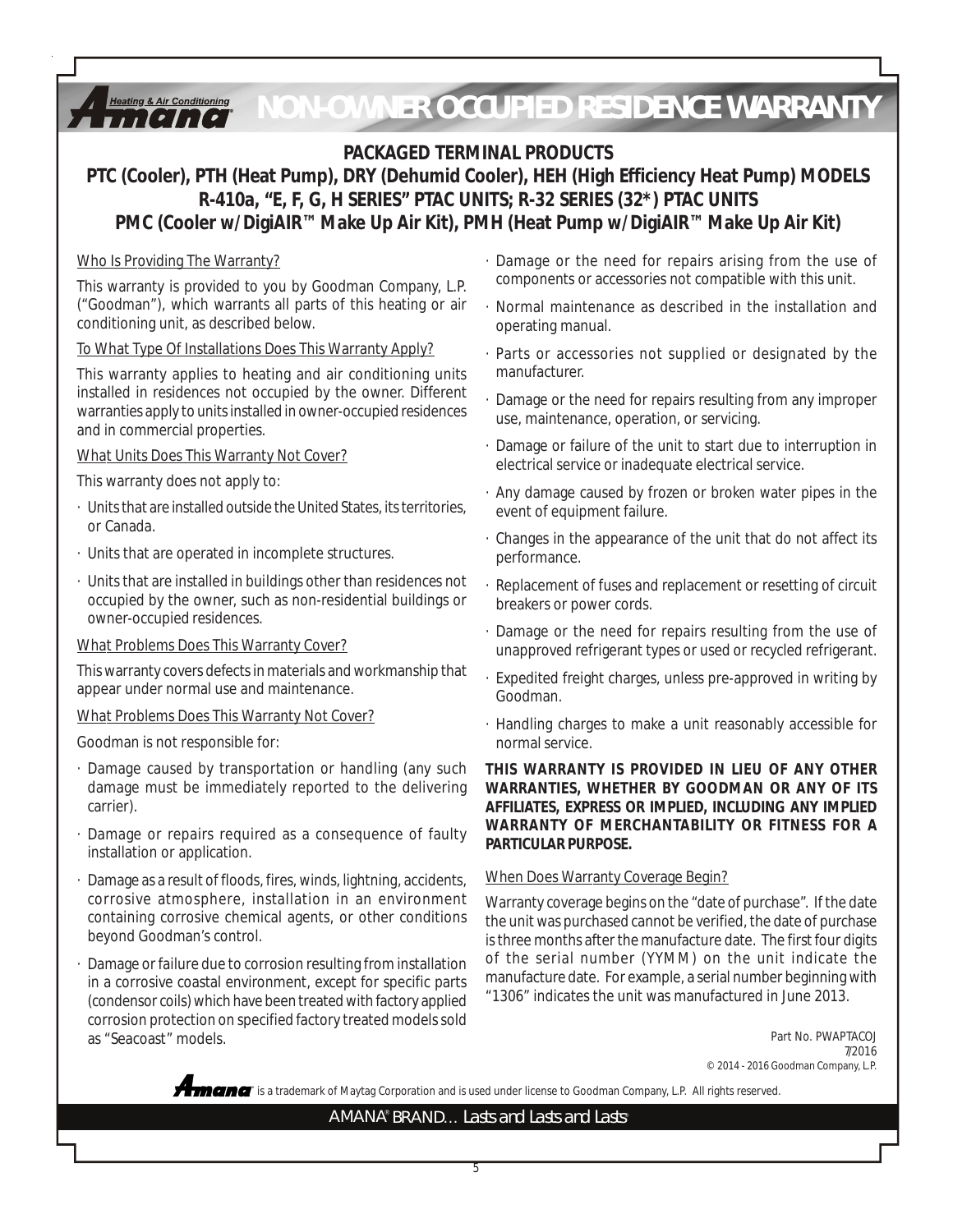#### *NON-OWNER OCCUPIED RESIDENCE WARRANTY***Heating & Air Conditioning**  $\iota$ , [ $\iota$ ], [ $\iota$ ]

### **PACKAGED TERMINAL PRODUCTS**

### **PTC (Cooler), PTH (Heat Pump), DRY (Dehumid Cooler), HEH (High Efficiency Heat Pump) MODELS R-410a, "E, F, G, H SERIES" PTAC UNITS; R-32 SERIES (32\*) PTAC UNITS PMC (Cooler w/DigiAIR™ Make Up Air Kit), PMH (Heat Pump w/DigiAIR™ Make Up Air Kit)**

How Long Does Warranty Coverage Last and What Will Goodman Do To Correct Problems?

**FIRST-YEAR COVERAGE (ENTIRE PTAC UNIT, Amana® brand accessory or custom option):** We will repair or replace, free of charge (to include labor, freight and new refrigerant if required), any part of a PTAC unit or Amana® brand accessory or factory installed custom option, that prove to be defective due to workmanship or materials within the first year after the date of purchase.

**SECOND THRU FIFTH YEAR FUNCTIONAL PARTS COVERAGE:** During the 2nd thru 5th years after the date of purchase, we will provide, free of charge (to include freight) the following factory-installed, functional parts of a R-410A/R-32 PTAC primary system which prove to be defective due to workmanship or materials: unit fan motors, unit blower wheels or fans, unit thermistors, circuit board, transformers and relays, unit heaters, reversing valve solenoid, unit power cord and unit capacitors. Accessories and custom configuration components (including DigiAIR™ Make-up Air Kit) are not included in this functional parts warranty.

**SECOND THROUGH FIFTH YEARS SEALED SYSTEM COVERAGE (**R-410A/R-32 **PRIMARY SEALED SYSTEM ONLY):** During the 2nd through 5th years after the date of purchase, we will repair (to include labor and replacement refrigerant) any refrigerant leaks caused by defects in workmanship or material of a R-410A/R-32 PTAC's primary sealed system, and will repair or replace (to include labor, freight and replacement refrigerant) any portion of the evaporator coil, condenser coil, compressor, reversing valves or connecting tubing that proves to be defective in workmanship or materials. Accessories and custom configuration components (including DigiAIR™ Make-up Air Kit) are not included in this sealed system warranty.

The repair or replacement of a part under this warranty does not extend the warranty period. In other words, Goodman warrants a repaired or replacement part only for the period remaining in the applicable warranty that commenced on the date of purchase.

THE OWNER AGREES THAT THESE REMEDIES ARE THE OWNER'S EXCLUSIVE REMEDIES FOR BREACH OF ALL WARRAN-TIES.

What Won't Goodman Do To Correct Problems? Goodman will not pay for:

- · Except as specifically described in the "How Long Does Warranty Coverage Last and What Will Goodman Do To Correct Problems?" section above, labor, freight, or any other cost associated with the service, repair, or operation of the unit.
- · Electricity or fuel costs, or increases in electricity or fuel costs, for any reason, including additional or unusual use of supplemental electric heat.
- · Lodging or transportation charges.

**WHETHER ANY CLAIM IS BASED ON NEGLIGENCE OR OTHER TORT, BREACH OF WARRANTY OR OTHER BREACH OF CONTRACT, OR ANY OTHER THEORY, NEITHER GOODMAN NOR ANY OF ITS AFFILIATES SHALL IN ANY EVENT BE LIABLE FOR INCIDENTAL OR CONSEQUENTIAL DAMAGES, INCLUDING BUT NOT LIMITED TO LOST PROFITS, LOSS OF USE OF A UNIT, EXTRA UTILITY EXPENSES, OR DAMAGES TO PROPERTY.**

### How Can The Owner Receive Warranty Service?

If there is a problem with the unit, contact an authorized Amana brand PTAC servicer. For warranty credit for labor covered by this warranty, the labor must be performed by an authorized Amana brand PTAC servicer. Proven defective parts (if required to be returned) must be returned to point of purchase. For more information about the warranty or to locate an authorized Amana brand PTAC servicer, contact Technical Services at 1-877-376-0214 (option 2) inside U.S.A. and Canada or 1-931-433-6101 outside U.S.A. and Canada or write to Technical Services, 1810 Wilson Parkway, Fayetteville, TN 37334.

#### Where Can Any Legal Remedies Be Pursued?

ARBITRATION CLAUSE. IMPORTANT. PLEASE REVIEW THIS ARBITRATION CLAUSE. IT AFFECTS YOUR LEGAL RIGHTS.

1. *Parties*: This arbitration clause affects your rights against Goodman and any of its affiliates or employees or agents, successors, or assigns, all of whom together are referred to below as "we" or "us" for ease of reference.

> Part No. PWAPTACOJ 7/2016 © 2014 - 2016 Goodman Company, L.P.

**®** is a trademark of Maytag Corporation and is used under license to Goodman Company, L.P. All rights reserved.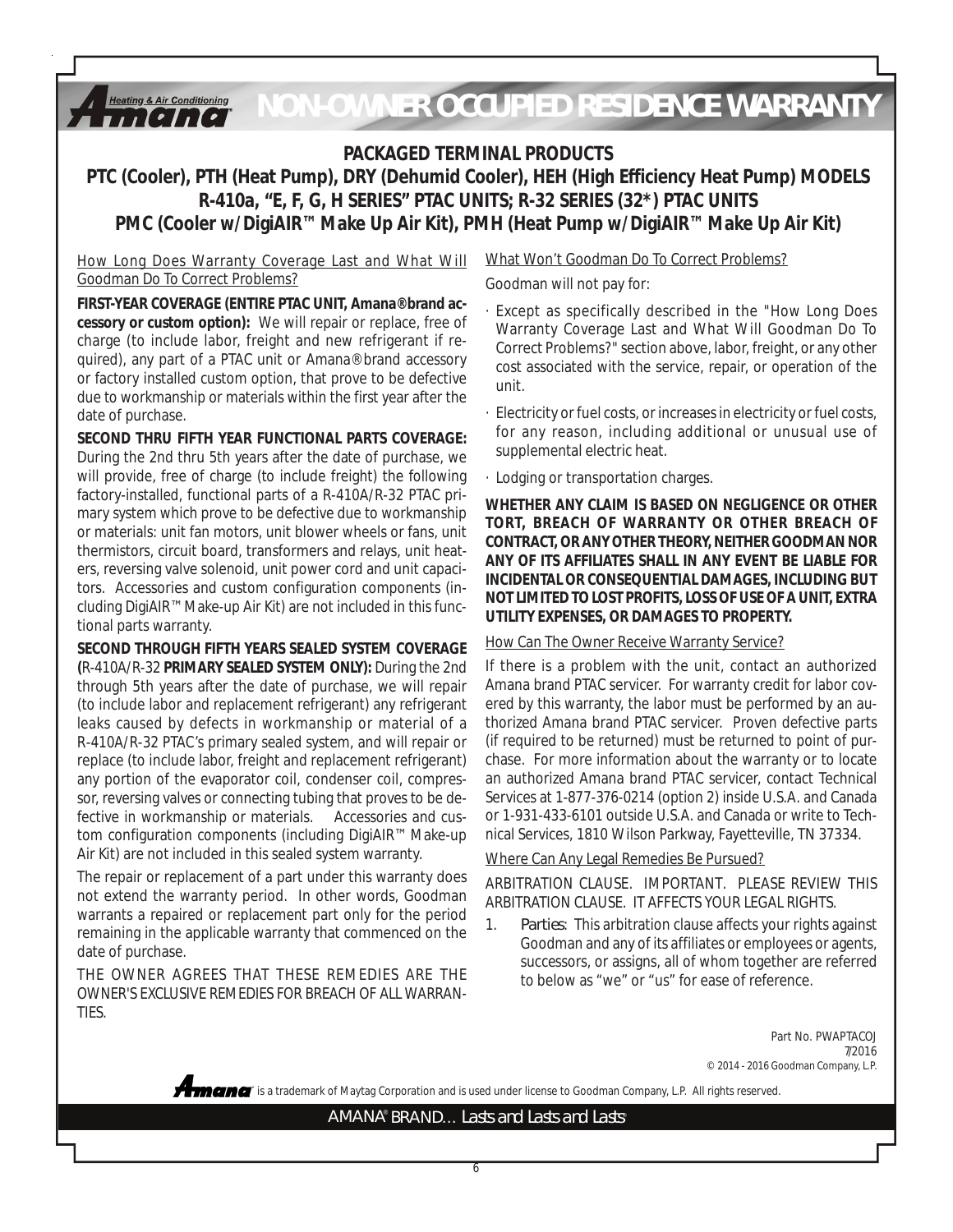*NON-OWNER OCCUPIED RESIDENCE WARRANTY***Heating & Air Conditioning**  $I \cdot I \cdot I \cdot$ 

### **PACKAGED TERMINAL PRODUCTS**

**PTC (Cooler), PTH (Heat Pump), DRY (Dehumid Cooler), HEH (High Efficiency Heat Pump) MODELS R-410a, "E, F, G, H SERIES" PTAC UNITS; R-32 SERIES (32\*) PTAC UNITS PMC (Cooler w/DigiAIR™ Make Up Air Kit), PMH (Heat Pump w/DigiAIR™ Make Up Air Kit)**

- 2. *ARBITRATION REQUIREMENT***: EXCEPT AS STATED BELOW, ANY DISPUTE BETWEEN YOU AND ANY OF US SHALL BE DECIDED BY NEUTRAL, BINDING ARBITRATION RATHER THAN IN COURT OR BY JURY TRIAL.** "Dispute" will be given the broadest possible meaning allowable by law. It includes any dispute, claim, or controversy arising from or relating to your purchase of this heating or air conditioning unit, any warranty upon the unit, or the unit's condition. It also includes determination of the scope or applicability of this Arbitration Clause. The arbitration requirement applies to claims in contract and tort, pursuant to statute, or otherwise.
- 3. *CLASS-ARBITRATION WAIVER***: ARBITRATION IS HANDLED ON AN INDIVIDUAL BASIS. IF A DISPUTE IS ARBITRATED, YOU AND WE EXPRESSLY WAIVE ANY RIGHT TO PARTICIPATE AS A CLASS REPRESENTATIVE OR CLASS MEMBER ON ANY CLASS CLAIM YOU MAY HAVE AGAINST US OR WE AGAINST YOU, OR AS A PRIVATE ATTORNEY GENERAL OR IN ANY OTHER REPRESENTATIVE CAPACITY. YOU AND WE ALSO WAIVE ANY RIGHT TO CLASS ARBITRATION OR ANY CONSOLIDATION OF INDIVIDUAL ARBITRATIONS.**
- 4. *Discovery and Other Rights*: Discovery and rights to appeal in arbitration are generally more limited than in a lawsuit. This applies to both you and us. Other rights that you or we would have in court may not be available in arbitration. Please read this Arbitration Clause and consult the rules of the arbitration organizations listed below for more information.
- 5. *SMALL CLAIMS COURT OPTION***: YOU MAY CHOOSE TO LITIGATE ANY DISPUTE BETWEEN YOU AND ANY OF US IN SMALL CLAIMS COURT, RATHER THAN IN ARBITRATION, IF THE DISPUTE MEETS ALL REQUIREMENTS TO BE HEARD IN SMALL CLAIMS COURT.**
- 6. *Governing Law*: For residents of the United States, the procedures and effect of the arbitration will be governed by the Federal Arbitration Act (9 U.S.C. § 1 et seq.) rather than by state law concerning arbitration. For residents of Canada, the procedures and effect of the arbitration will be governed by the applicable arbitration law of the province in which you purchased your unit. The law

governing your substantive warranty rights and other claims will be the law of the state or province in which you purchased your unit. Any court having jurisdiction may enter judgment on the arbitration award.

- 7. *Rules of the Arbitration*: If the amount in controversy is less than \$250,000, the arbitration will be decided by a single arbitrator. If the amount in controversy is greater than or equal to \$250,000, the arbitration will be decided by a panel of three arbitrators. The arbitrator(s) will be chosen pursuant to the rules of the administering arbitration organization. United States residents may choose the American Arbitration Association (1633 Broadway, 10<sup>th</sup> Floor, New York, NY 10019, www.adr.org), JAMS (1920 Main Street, Ste. 300, Irvine, CA 92614, www.jamsadr.com), or, subject to our approval, any other arbitration organization. In addition, Canadian residents may choose the ADR Institute of Canada (234 Eglinton Ave. East, Suite 405, Toronto, Ontario, M4P 1K5, www.amic.org). These organizations' rules can be obtained by contacting the organization or visiting its website. If the chosen arbitration organization's rules conflict with this Arbitration Clause, the provisions of this Arbitration Clause control. The award of the arbitrator(s) shall be final and binding on all parties.
- 8. *Location of the Arbitration Hearing*: Unless applicable law provides otherwise, the arbitration hearing for United States residents will be conducted in the federal judicial district in which you reside or, for Canadian residents, in the province in which you reside.
- 9. *Costs of the Arbitration*: Each party is responsible for its own attorney, expert, and other fees unless applicable law requires otherwise. Goodman will pay your share of the fees charged by the arbitration organization and arbitrator(s) beyond the first \$200. Where permissible by law, you may be required to reimburse Goodman for the fees of the arbitration organization and arbitrator(s) in whole or in part by decision of the arbitrator(s) at the discretion of the arbitrator(s).

Part No. PWAPTACOJ 7/2016 © 2014 - 2016 Goodman Company, L.P.

**®** is a trademark of Maytag Corporation and is used under license to Goodman Company, L.P. All rights reserved.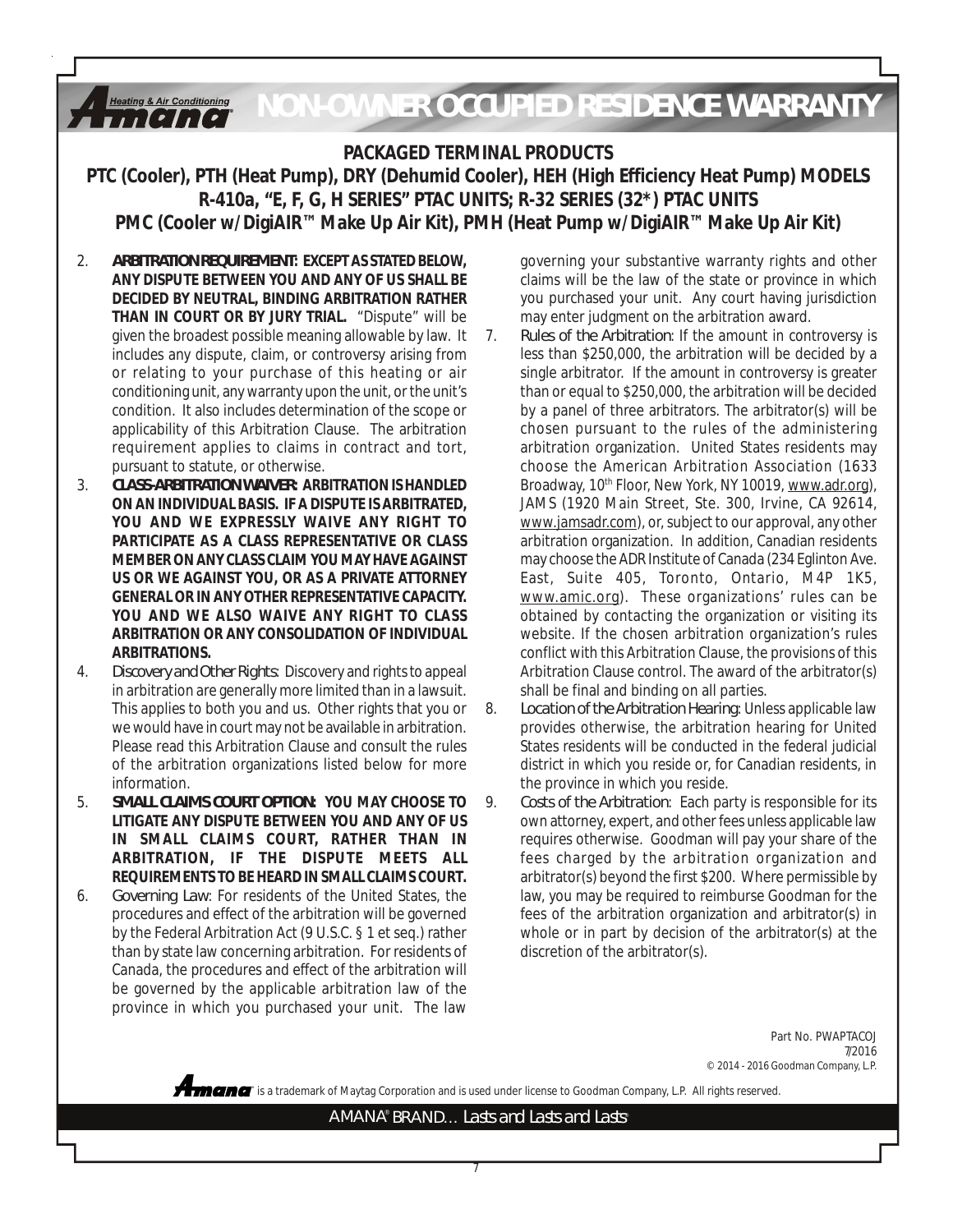

been found unenforceable will be severed and will proceed in court without reference or application of this Arbitration.

class-action rights, is found to be unenforceable for any reason, the remainder of this clause and the warranty shall remain enforceable. If, in a case in which class-action

> **®** is a trademark of Maytag Corporation and is used under license to Goodman Company, L.P. All rights reserved. Part No. PWAPTACOJ © 2014 - 2016 Goodman Company, L.P. \_\_\_\_\_\_\_\_\_\_\_\_\_\_\_\_\_\_\_\_\_\_\_\_\_\_\_\_\_\_\_\_\_\_\_\_\_\_\_\_\_\_\_\_\_\_\_\_\_\_\_\_\_\_\_\_\_\_\_\_\_\_\_\_\_\_\_\_\_\_\_\_\_\_\_\_\_ OWNER NAME \_\_\_\_\_\_\_\_\_\_\_\_\_\_\_\_\_\_\_\_\_\_\_\_\_\_\_\_\_\_\_\_\_\_\_\_\_\_\_\_\_\_\_\_\_\_\_\_\_\_\_\_\_\_\_\_\_\_\_\_\_\_\_\_\_\_\_\_\_\_\_\_\_\_\_\_\_ ADDRESS OF INSTALLATION \_\_\_\_\_\_\_\_\_\_\_\_\_\_\_\_\_\_\_\_\_\_\_\_\_\_\_\_\_\_\_\_\_\_\_\_\_\_\_\_\_\_\_\_\_\_\_\_\_\_\_\_\_\_\_\_\_\_\_\_\_\_\_\_\_\_\_\_\_\_\_\_\_\_\_\_\_ CITY / STATE-PROVINCE / ZIP-POSTAL CODE \_\_\_\_\_\_\_\_\_\_\_\_\_\_\_\_\_\_\_\_\_\_\_\_\_\_\_\_\_\_\_\_\_\_\_\_\_\_\_\_\_\_\_\_\_\_\_\_\_\_\_\_\_\_\_\_\_\_\_\_\_\_\_\_\_\_\_\_\_\_\_\_\_\_\_\_\_ INSTALLER NAME \_\_\_\_\_\_\_\_\_\_\_\_\_\_\_\_\_\_\_\_\_\_\_\_\_\_\_\_\_\_\_\_\_\_\_\_\_\_\_\_\_\_\_\_\_\_\_\_\_\_\_\_\_\_\_\_\_\_\_\_\_\_\_\_\_\_\_\_\_\_\_\_\_\_\_\_\_ CITY / STATE-PROVINCE / ZIP-POSTAL CODE \_\_\_\_\_\_\_\_\_\_\_\_\_\_\_\_\_\_\_\_\_\_\_\_\_\_\_\_\_\_\_\_\_\_\_\_\_\_\_\_\_\_\_\_\_\_\_\_\_\_\_\_\_\_\_\_\_\_\_\_\_\_\_\_\_\_\_\_\_\_\_\_\_\_\_\_\_ PHONE # / FAX # \_\_\_\_\_\_\_\_\_\_\_\_\_\_\_\_\_\_\_\_\_\_\_\_\_\_\_\_\_\_\_\_\_\_\_\_\_\_\_\_\_\_\_\_\_\_\_\_\_\_\_\_\_\_\_\_\_\_\_\_\_\_\_\_\_\_\_\_\_\_\_\_\_\_\_\_\_ DISTRIBUTOR NAME \_\_\_\_\_\_\_\_\_\_\_\_\_\_\_\_\_\_\_\_\_\_\_\_\_\_\_\_\_\_\_\_\_\_\_\_\_\_\_\_\_\_\_\_\_\_\_\_\_\_\_\_\_\_\_\_\_\_\_\_\_\_\_\_\_\_\_\_\_\_\_\_\_\_\_\_\_ CITY / STATE-PROVINCE / ZIP-POSTAL CODE \_\_\_\_\_\_\_\_\_\_\_\_\_\_\_\_\_\_\_\_\_\_\_\_\_\_\_\_\_\_\_\_\_\_\_\_\_\_\_\_\_\_\_\_\_\_\_\_\_\_\_\_\_\_\_\_\_\_\_\_\_\_\_\_\_\_\_\_\_\_\_\_\_\_\_\_\_ PHONE # / FAX # \_\_\_\_\_\_\_\_\_\_\_\_\_\_\_\_\_\_\_\_\_\_\_\_\_\_\_\_\_\_\_\_\_\_\_\_\_\_\_\_\_\_\_\_\_\_\_\_\_\_\_\_\_\_\_\_\_\_\_\_\_\_\_\_\_\_\_\_\_\_\_\_\_\_\_\_\_ UNIT MODEL # & SERIAL # \_\_\_\_\_\_\_\_\_\_\_\_\_\_\_\_\_\_\_\_\_\_\_\_\_\_\_\_\_\_\_\_\_\_\_\_\_\_\_\_\_\_\_\_\_\_\_\_\_\_\_\_\_\_\_\_\_\_\_\_\_\_\_\_\_\_\_\_\_\_\_\_\_\_\_\_\_ UNIT DATE OF PURCHASE

7/2016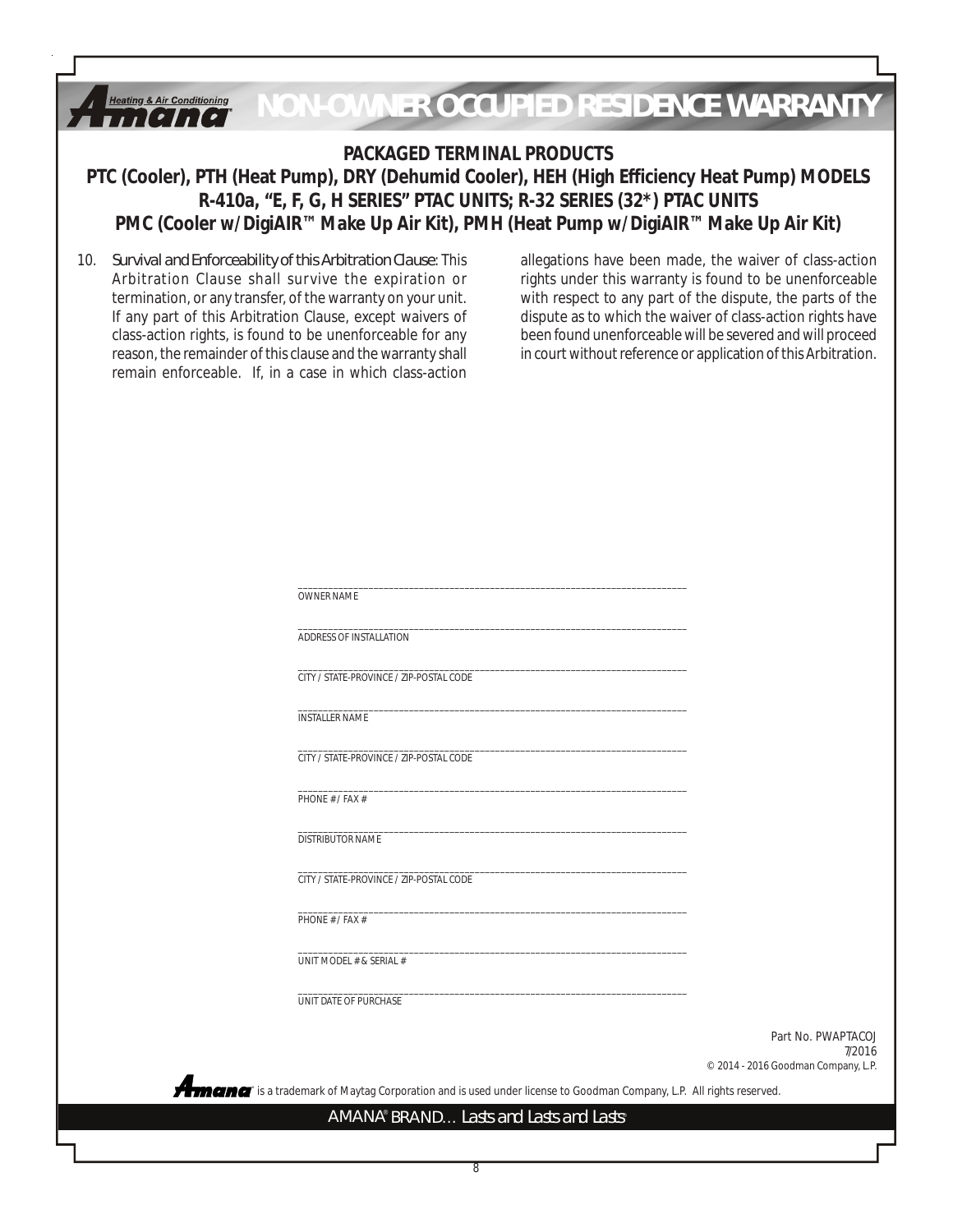### **PACKAGED TERMINAL PRODUCTS**

## **PTC (Cooler), PTH (Heat Pump), DRY (Dehumid Cooler), HEH (High Efficiency Heat Pump) MODELS R-410a, "E, F, G, H SERIES" PTAC UNITS; R-32 SERIES (32\*) PTAC UNITS PMC (Cooler w/DigiAIR™ Make Up Air Kit), PMH (Heat Pump w/DigiAIR™ Make Up Air Kit)**

### Who Is Providing The Warranty?

**Heating & Air Conditioning**  $\mathbf{u}$   $\mathbf{v}$   $\mathbf{v}$   $\mathbf{v}$   $\mathbf{v}$ 

This warranty is provided to you by Goodman Company, L.P. ("Goodman"), which warrants all parts of this heating or air conditioning unit, as described below.

### To What Type Of Installations Does This Warranty Apply?

This warranty applies to heating and air conditioning units installed in owner-occupied residences. Different warranties apply to units installed in residences not occupied by the owner and in commercial properties.

### What Units Does This Warranty Not Cover?

This warranty does not apply to:

- · Units that are installed outside the United States, its territories, or Canada.
- · Units that are operated in incomplete structures.
- · Units that are installed in buildings other than owner-occupied residences, such as non-residential buildings or residences not occupied by the owner.

#### What Problems Does This Warranty Cover?

This warranty covers defects in materials and workmanship that appear under normal use and maintenance.

#### Other Warranties

This warranty is in lieu of all other express warranties. **ANY IM-PLIED WARRANTIES, INCLUDING BUT NOT LIMITED TO WAR-RANTIES OF MERCHANTABILITY AND FITNESS FOR PARTICU-LAR PURPOSE, ARE LIMITED TO THE DURATION OF THIS WAR-RANTY**. Some states and provinces do not allow the exclusion of express warranties and/or limitations on how long an implied warranty lasts, so the above exclusion and/or limitation may not apply to you.

#### What Problems Does This Warranty Not Cover?

### Goodman is not responsible for:

· Damage caused by transportation or handling (any such damage must be immediately reported to the delivering carrier).

- · Damage or repairs required as a consequence of faulty installation or application.
- Damage as a result of floods, fires, winds, lightning, accidents, corrosive atmosphere, installation in an environment containing corrosive chemical agents, or other conditions beyond Goodman's control.
- · Damage or failure due to corrosion resulting from installation in a corrosive coastal environment, except for specific parts (condensor coils) which have been treated with factory applied corrosion protection on specified factory treated models sold as "Seacoast" models.
- Damage or the need for repairs arising from the use of components or accessories not compatible with this unit.
- · Normal maintenance as described in the installation and operating manual.
- Parts or accessories not supplied or designated by the manufacturer.
- · Damage or the need for repairs resulting from any improper use, maintenance, operation, or servicing.
- Damage or failure of the unit to start due to interruption in electrical service or inadequate electrical service.
- Any damage caused by frozen or broken water pipes in the event of equipment failure.
- · Changes in the appearance of the unit that do not affect its performance.
- · Replacement of fuses and replacement or resetting of circuit breakers or power cords.
- · Damage or the need for repairs resulting from the use of unapproved refrigerant types or used or recycled refrigerant.
- · Expedited freight charges, unless pre-approved in writing by Goodman.
- · Handling charges to make a unit reasonably accessible for normal service.

Part No. PWAPTACOJ 7/2016 © 2014 - 2016 Goodman Company, L.P.

**®** is a trademark of Maytag Corporation and is used under license to Goodman Company, L.P. All rights reserved.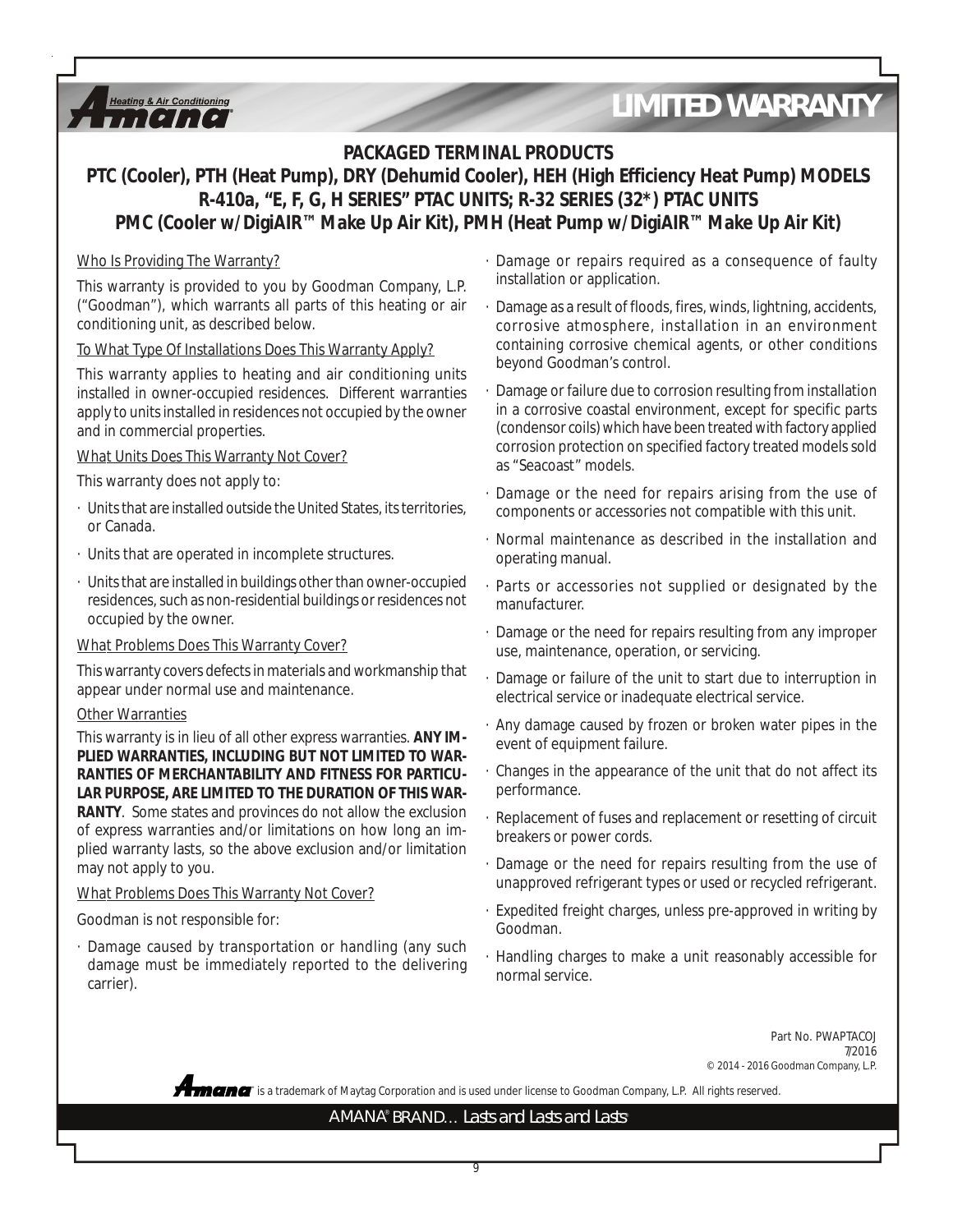### **PACKAGED TERMINAL PRODUCTS**

### **PTC (Cooler), PTH (Heat Pump), DRY (Dehumid Cooler), HEH (High Efficiency Heat Pump) MODELS R-410a, "E, F, G, H SERIES" PTAC UNITS; R-32 SERIES (32\*) PTAC UNITS PMC (Cooler w/DigiAIR™ Make Up Air Kit), PMH (Heat Pump w/DigiAIR™ Make Up Air Kit)**

#### When Does Warranty Coverage Begin?

**Heating & Air Conditioning**  $\iota$ , [ $\iota$ ], [ $\iota$ ]

Warranty coverage begins on the "date of purchase". If the date the unit was purchased cannot be verified, the date of purchase is three months after the manufacture date. The first four digits of the serial number (YYMM) on the unit indicate the manufacture date. For example, a serial number beginning with "1306" indicates the unit was manufactured in June 2013.

How Long Does Warranty Coverage Last and What Will Goodman Do To Correct Problems?

**FIRST-YEAR COVERAGE (ENTIRE PTAC UNIT, Amana® brand accessory or custom option):** We will repair or replace, free of charge (to include labor, freight and new refrigerant if required), any part of a PTAC unit or Amana® brand accessory or factory installed custom option, that prove to be defective due to workmanship or materials within the first year after the date of purchase.

**SECOND THRU FIFTH YEAR FUNCTIONAL PARTS COVERAGE:** During the 2nd thru 5th years after the date of purchase, we will provide, free of charge (to include freight) the following factory-installed, functional parts of a R-410A/R-32 PTAC primary system which prove to be defective due to workmanship or materials: unit fan motors, unit blower wheels or fans, unit thermistors, circuit board, transformers and relays, unit heaters, reversing valve solenoid, unit power cord and unit capacitors. Accessories and custom configuration components (including DigiAIR™ Make-up Air Kit) are not included in this functional parts warranty.

**SECOND THROUGH FIFTH YEARS SEALED SYSTEM COVERAGE (**R-410A/R-32 **PRIMARY SEALED SYSTEM ONLY):** During the 2nd through 5th years after the date of purchase, we will repair (to include labor and replacement refrigerant) any refrigerant leaks caused by defects in workmanship or material of a R-410A/R-32 PTAC's primary sealed system, and will repair or replace (to include labor, freight and replacement refrigerant) any portion of the evaporator coil, condenser coil, compressor, reversing valves or connecting tubing that proves to be defective in workmanship or materials. Accessories and custom configuration components (including DigiAIR™ Make-up Air Kit) are not included in this sealed system warranty.

The repair or replacement of a part under this warranty does not extend the warranty period. In other words, Goodman warrants a repaired or replacement part only for the period remaining in the applicable warranty that commenced on the date of purchase.

THE OWNER AGREES THAT THESE REMEDIES ARE THE OWNER'S EXCLUSIVE REMEDIES FOR BREACH OF ALL WARRANTIES, EX-PRESS OR IMPLIED.

#### What Won't Goodman Do To Correct Problems?

Goodman will not pay for:

Except as specifically described in the "How Long Does Warranty Coverage Last and What Will Goodman Do To Correct Problems?" section above, labor, freight, or any other cost associated with the service, repair, or operation of the unit.

- Electricity or fuel costs, or increases in electricity or fuel costs, for any reason, including additional or unusual use of supplemental electric heat.
- · Lodging or transportation charges.

**WHETHER ANY CLAIM IS BASED ON NEGLIGENCE OR OTHER TORT, BREACH OF WARRANTY OR OTHER BREACH OF CONTRACT, OR ANY OTHER THEORY, NEITHER GOODMAN NOR ANY OF IT AFFILIATES SHALL IN ANY EVENT BE LIABLE FOR INCIDENTAL OR CONSEQUENTIAL DAMAGES, INCLUDING BUT NOT LIMITED TO LOST PROFITS, LOSS OF USE OF A UNIT, EXTRA UTILITY EXPENSES, OR DAMAGES TO PROPERTY.** Some states and provinces do not allow the exclusion or limitation of incidental or consequential damages, so the above exclusion may not apply to you.

#### How Can The Owner Receive Warranty Service?

If there is a problem with the unit, contact an authorized Amana brand PTAC servicer. For warranty credit for labor covered by this warranty, the labor must be performed by an authorized Amana brand PTAC servicer. Proven defective parts (if required to be returned) must be returned to point of purchase. For more information about the warranty or to locate an authorized

> Part No. PWAPTACOJ 7/2016 © 2014 - 2016 Goodman Company, L.P.

**®** is a trademark of Maytag Corporation and is used under license to Goodman Company, L.P. All rights reserved.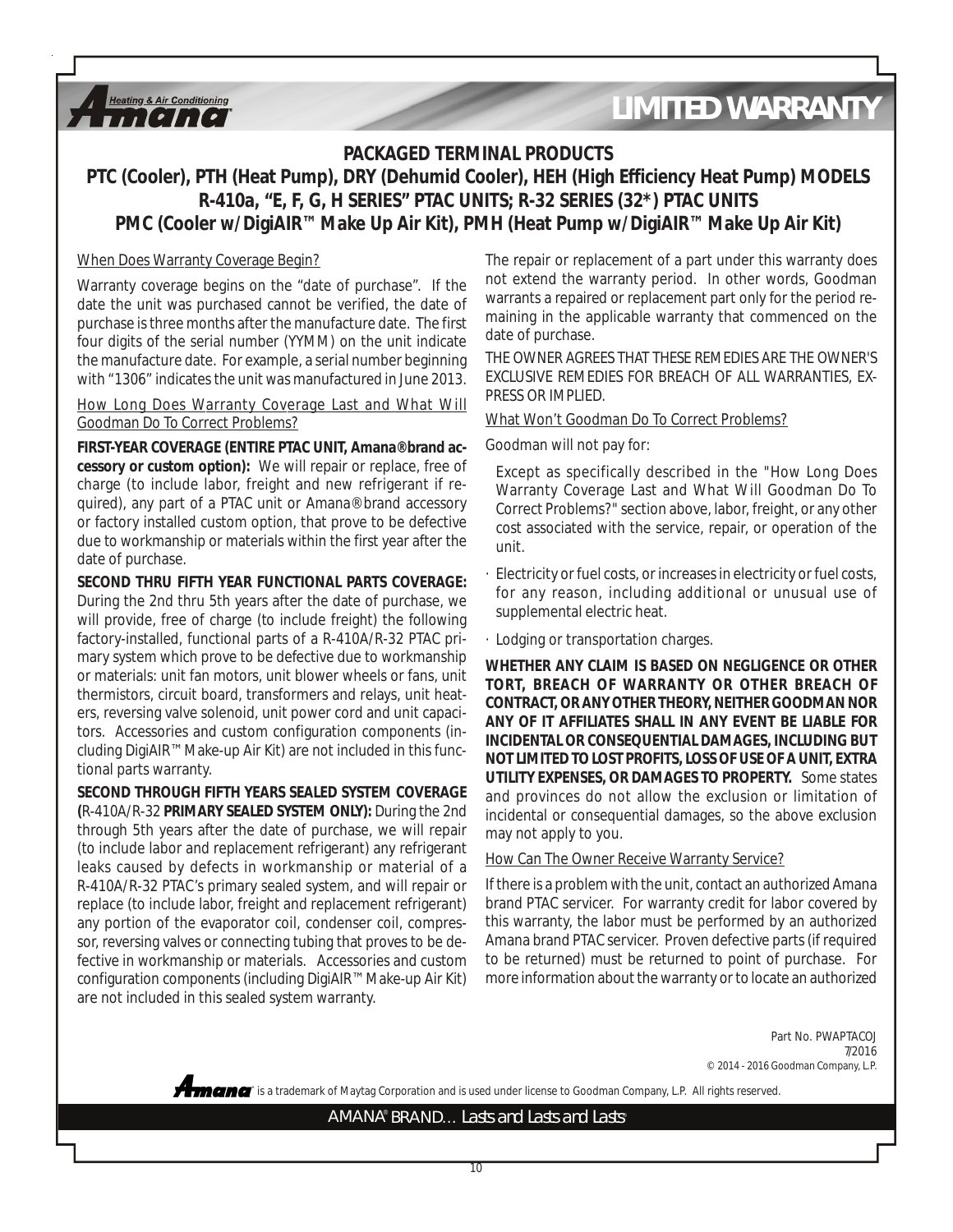### **PACKAGED TERMINAL PRODUCTS**

### **PTC (Cooler), PTH (Heat Pump), DRY (Dehumid Cooler), HEH (High Efficiency Heat Pump) MODELS R-410a, "E, F, G, H SERIES" PTAC UNITS; R-32 SERIES (32\*) PTAC UNITS PMC (Cooler w/DigiAIR™ Make Up Air Kit), PMH (Heat Pump w/DigiAIR™ Make Up Air Kit)**

Amana brand PTAC servicer, contact Technical Services at 1-877- 376-0214 (option 2) inside U.S.A. and Canada or 1-931-433-6101 outside U.S.A. and Canada or write to Technical Services, 1810 Wilson Parkway, Fayetteville, TN 37334.

This warranty gives you specific legal rights, and you may also have other rights that vary from state to state or province to province.

### Quebec Residents

**Heating & Air Conditioning**  $\blacksquare$ 

The arbitration provisions of this warranty shall not apply to residents of Quebec.

### Where Can Any Legal Remedies Be Pursued?

ARBITRATION CLAUSE. IMPORTANT. PLEASE REVIEW THIS ARBITRATION CLAUSE. IT AFFECTS YOUR LEGAL RIGHTS.

- 1. *Parties*: This arbitration clause affects your rights against Goodman and any of its affiliates or employees or agents, successors, or assigns, all of whom together are referred to below as "we" or "us" for ease of reference.
- 2. *ARBITRATION REQUIREMENT***: EXCEPT AS STATED BELOW, ANY DISPUTE BETWEEN YOU AND ANY OF US SHALL BE DECIDED BY NEUTRAL, BINDING ARBITRATION RATHER THAN IN COURT OR BY JURY TRIAL.** "Dispute" will be given the broadest possible meaning allowable by law. It includes any dispute, claim, or controversy arising from or relating to your purchase of this heating or air conditioning unit, any warranty upon the unit, or the unit's condition. It also includes determination of the scope or applicability of this Arbitration Clause. The arbitration requirement applies to claims in contract and tort, pursuant to statute, or otherwise.
- 3. *CLASS-ARBITRATION WAIVER***: ARBITRATION IS HANDLED ON AN INDIVIDUAL BASIS. IF A DISPUTE IS ARBITRATED, YOU AND WE EXPRESSLY WAIVE ANY RIGHT TO PARTICIPATE AS A CLASS REPRESENTATIVE OR CLASS MEMBER ON ANY CLASS CLAIM YOU MAY HAVE AGAINST US OR WE AGAINST YOU, OR AS A PRIVATE ATTORNEY GENERAL OR IN ANY OTHER REPRESENTATIVE CAPACITY. YOU AND WE ALSO WAIVE ANY RIGHT TO CLASS ARBITRATION OR ANY CONSOLIDATION OF INDIVIDUAL ARBITRATIONS.**
- 4. *Discovery and Other Rights*: Discovery and rights to appeal in arbitration are generally more limited than in a lawsuit. This applies to both you and us. Other rights that you or we would have in court may not be available in arbitration. Please read this Arbitration Clause and consult the rules of the arbitration organizations listed below for more information.
- 5. *SMALL CLAIMS COURT OPTION***: YOU MAY CHOOSE TO LITIGATE ANY DISPUTE BETWEEN YOU AND ANY OF US IN SMALL CLAIMS COURT, RATHER THAN IN ARBITRATION, IF THE DISPUTE MEETS ALL REQUIREMENTS TO BE HEARD IN SMALL CLAIMS COURT.**
- 6. *Governing Law*: For residents of the United States, the procedures and effect of the arbitration will be governed by the Federal Arbitration Act (9 U.S.C. § 1 et seq.) rather than by state law concerning arbitration. For residents of Canada, the procedures and effect of the arbitration will be governed by the applicable arbitration law of the province in which you purchased your unit. The law governing your substantive warranty rights and other claims will be the law of the state or province in which you purchased your unit. Any court having jurisdiction may enter judgment on the arbitration award.
- 7. *Rules of the Arbitration*: If the amount in controversy is less than \$250,000, the arbitration will be decided by a single arbitrator. If the amount in controversy is greater than or equal to \$250,000, the arbitration will be decided by a panel of three arbitrators. The arbitrator(s) will be chosen pursuant to the rules of the administering arbitration organization. United States residents may choose the American Arbitration Association (1633 Broadway, 10<sup>th</sup> Floor, New York, NY 10019, www.adr.org), JAMS (1920 Main Street, Ste. 300, Irvine, CA 92614, www.jamsadr.com), or, subject to our approval, any other arbitration organization. In addition, Canadian residents may choose the ADR Institute of Canada (234 Eglinton Ave. East, Suite 405, Toronto, Ontario, M4P 1K5, www.amic.org). These organizations' rules can be

Part No. PWAPTACOJ 7/2016 © 2014 - 2016 Goodman Company, L.P.

**®** is a trademark of Maytag Corporation and is used under license to Goodman Company, L.P. All rights reserved.